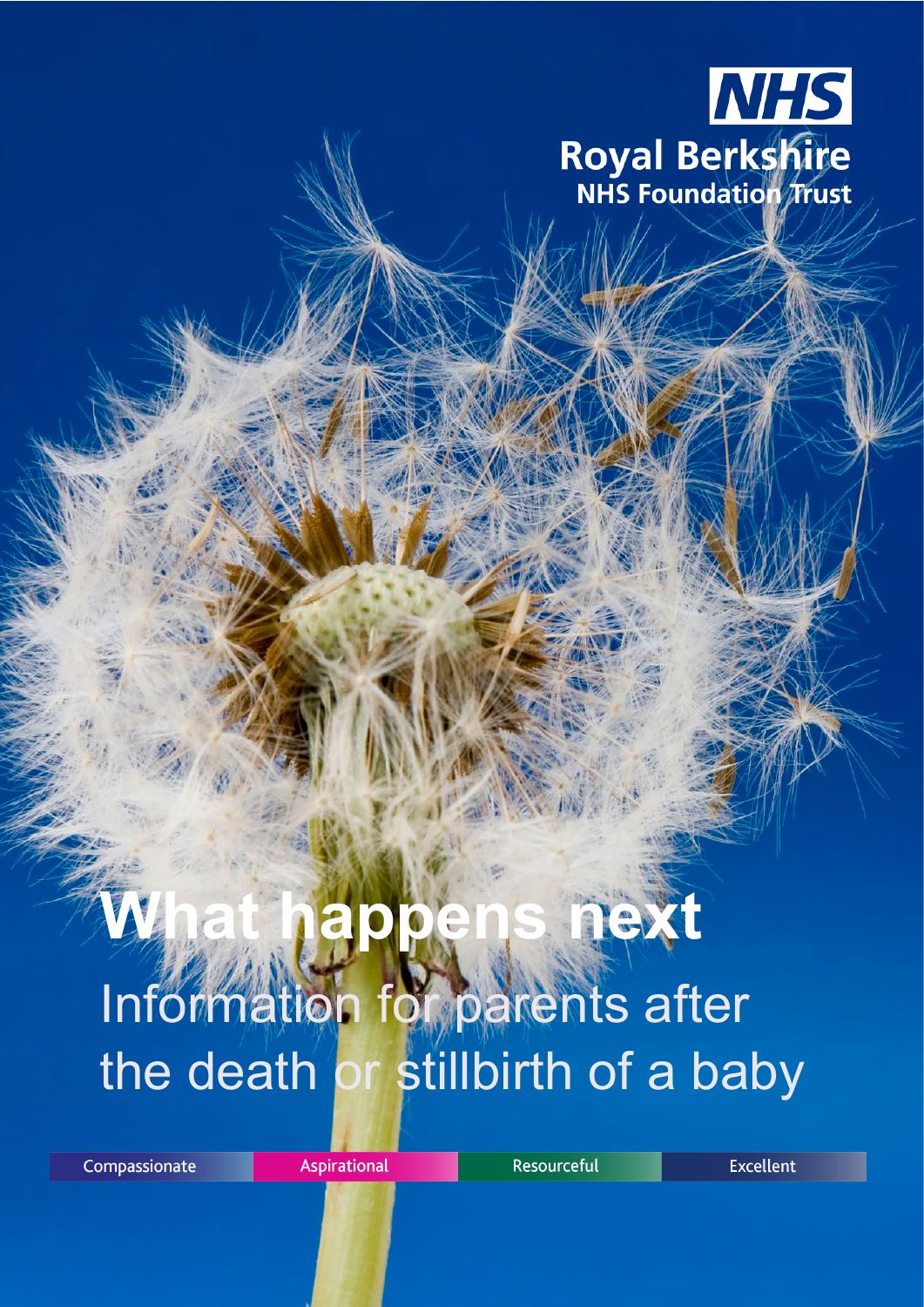## **This booklet aims to help you through the next few days and weeks. You may not want to read it all in one go but refer to it in the days ahead.**

We would like to say how sorry we are for the loss of your baby. We appreciate what a sad and difficult time this must be for you and your family.

As parents, you will be feeling many different emotions and this is quite normal. Talking about how you feel can sometimes help although you may not feel comfortable talking to close relatives and friends about this. If you would like to talk to someone, you can ask your midwife to contact the bereavement midwife, who will be able to help you with the practical arrangements and will offer support following the loss of your baby.

## **Saying goodbye to your baby**

Just as you should be welcoming your baby into the world, you suddenly have to say goodbye. It is often hard to believe that such a terrible thing has happened to you and it is not unusual to feel numb and confused about what needs to be done.

The midwife caring for you will ask if you would like to see and hold your baby. Parents who have chosen to spend time holding their baby are usually pleased they did so. Your baby can be bathed and dressed in your clothes or those provided by the hospital. We can take photographs of your baby, if you wish, using your camera or the hospital's and offer to take hand and footprints from your baby. We would also provide you with a memory box for your baby and include a memory card with photos of your baby so you can choose how to share and keep these memories.

You will be given plenty of time with your baby. However, if you do not feel ready to see your baby as soon as he or she is born, it is still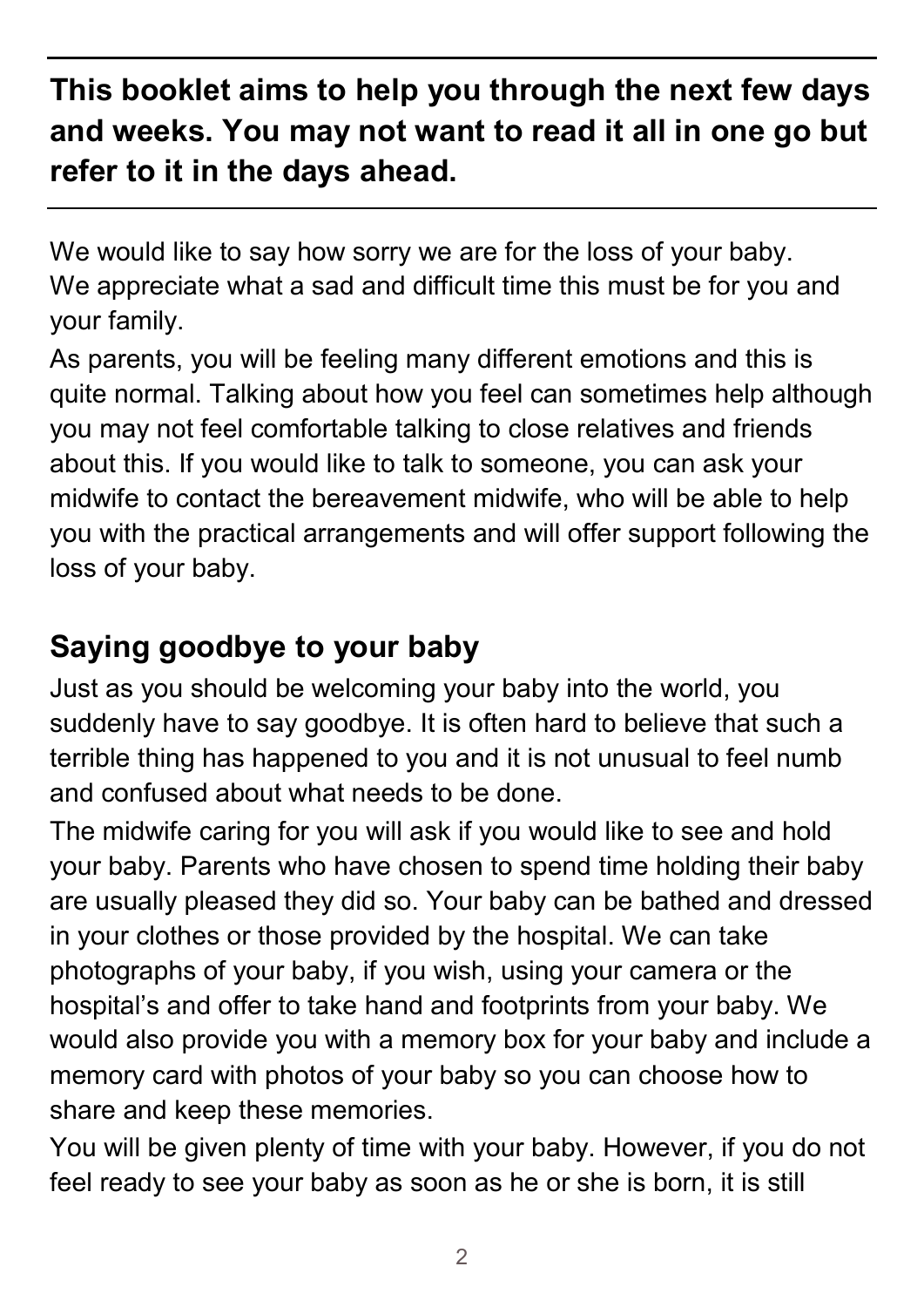possible to see them later on and at any time up until the funeral. If you have been discharged from the hospital, you can contact the Bereavement Midwife at the hospital on 07500 123912. You may contact us urgently on 0118 322 7215 (Delivery Suite). You may have questions to ask about why this has happened to you. The doctor caring for you will discuss this with you.

## **Spending time with your baby**

During your stay in hospital, you can spend as much time as you would like to with your baby. Some parents wish to go home as soon as possible after the birth to be with their family and friends. The maternity team will support you with any wishes that you make. You may also wish to spend time with your baby home. Please discuss this with Delivery Suite staff or the maternity bereavement team if this feels right for you. It may be that you wish to spend time with your baby at home for a few hours and then baby can be bought back to the hospital, or you may wish to spend longer with your baby at home and make arrangements with funeral directors directly. We are able to loan equipment to help to minimise changes to your baby's appearance when spending time with your baby at home.

If taking your baby home does not feel right for you then visiting or spending time with your baby after discharge from hospital is possible. Ideally, this takes place on the Delivery Suite, Monday to Friday between 9am and 3pm. This may be possible at the weekends under special circumstances. Please be aware that the unit may be particularly busy at these times.

As parents, you may want to bring in clean clothes for your baby to be changed into or a small personal item – e.g. small toy or family photo. Please speak to the bereavement midwives to arrange to spend time with your baby. If this is outside of Monday to Friday, you must make an appointment by contacting the midwife in charge or the ward clerk on the Delivery Suite – telephone 0118 322 7215.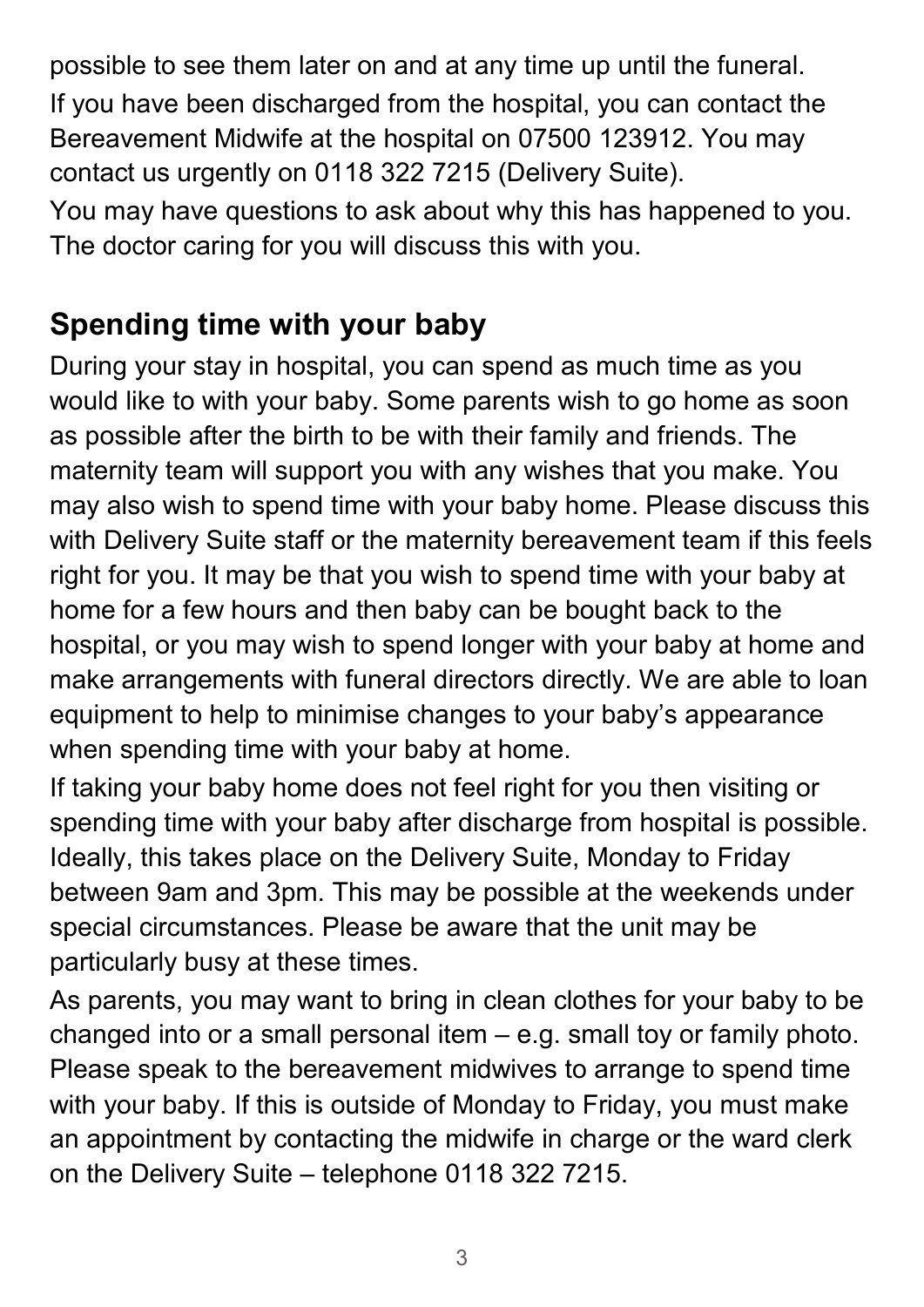When you have decided on your baby's place of rest and the date of your baby's funeral, your baby will be taken in to the care of the funeral directors. This will usually be three days before the funeral. The hospital would like to help and support you during this sad and difficult time following the loss of your baby.

## **Memories – other ways to remember your baby**

Your baby can have a naming or a blessing conducted by the hospital chaplain while you are still in hospital. The chaplain says a short prayer and asks if you wish to give your baby a name. The name is recorded on a card and sent to you by post.

The hospital chapel has a special 'Book of Remembrance' for babies and parents can write a poem or add a picture of their baby if they wish. The book is always open at the current date but you can visit the chapel and read their entry at any time. As the Book of Remembrance is kept secure in a glass case, you may need to go to the nearby reception desk in order to get the key.

## **Hospital memorial service**

A baby remembrance service is held in the chapel bi-annually, supported by the Willows Support Group. You will be sent an invitation to the next service or you can find details and updates on the Willows website and Facebook page. Many parents find this is a very good way of remembering their baby, along with other parents who have shared the same tragedy.

There are significant times of the year which are individual to you, where you remember those who are no longer with us and you may want to remember your baby at these times. It may be helpful to you to plant a special tree or a shrub in memory of your baby, or to keep a photograph or lock of your baby's hair in a locket.

As this may be your first experience of loss you should make sure you take time to think about, understand and talk over your feelings.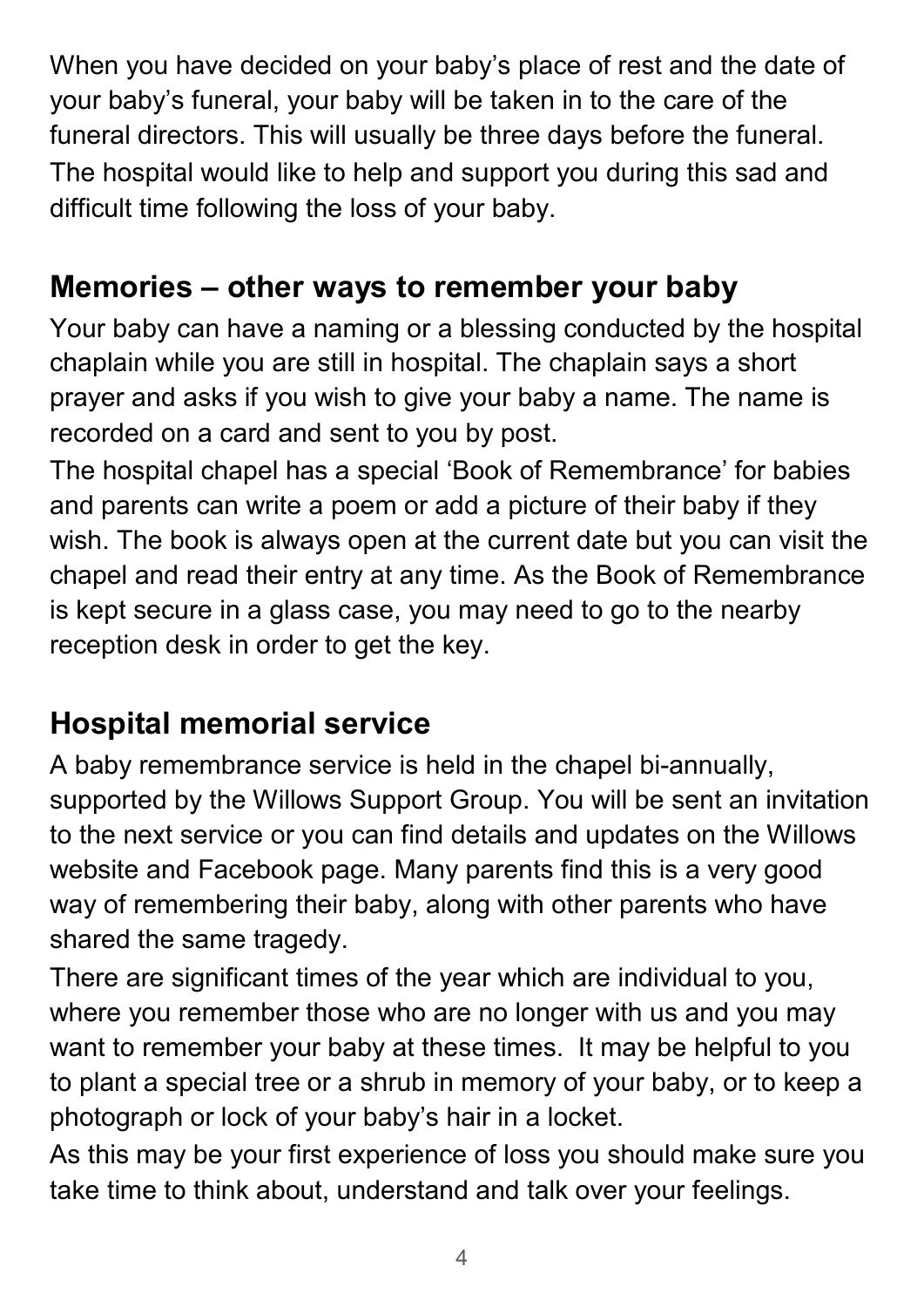It is important to reach decisions together and this cannot be done quickly. If you are alone, it may help to talk over the way you feel and what you want to do with someone you feel comfortable with and who will support you.

If you have any queries or concerns about anything regarding your baby's death, please contact the bereavement midwife on 07500 123912 or email rbft.bereavementmidwives@nhs.net.

## **Potential further tests**

**Post mortem:** A post mortem is an examination by a pathologist after death. This would normally be carried out at Oxford as this is a specialist centre with a pathologist who deals with illnesses that affect small babies. You would need to give your signed consent for a post mortem to be carried out. There is no rush – take time to talk about it together and with other family members. If your baby's death was sudden and unexpected, you may have many concerns. Why did it happen? Could I have done something to prevent it? Will I be able to have another baby? The post mortem examination may help to give some of the answers.

The doctor caring for you and/or the bereavement midwife will discuss and explain the post mortem to you as there are different types of examination.

If you feel that a post mortem is not appropriate or too upsetting for you, the placenta can be examined at the RBH and a sample of it can be sent for genetic studies to Oxford. After the examination, the placenta will not be returned to the Royal Berkshire Hospital unless you request it at the time of delivery. The placenta will be respectfully and legally disposed of as clinical waste. This is normally done with all births. These tests may be useful in our discussion and help you make decisions should you wish to have another baby.

If you consent to this examination, your baby will be away for approximately three working days, e.g. from Friday returning Tuesday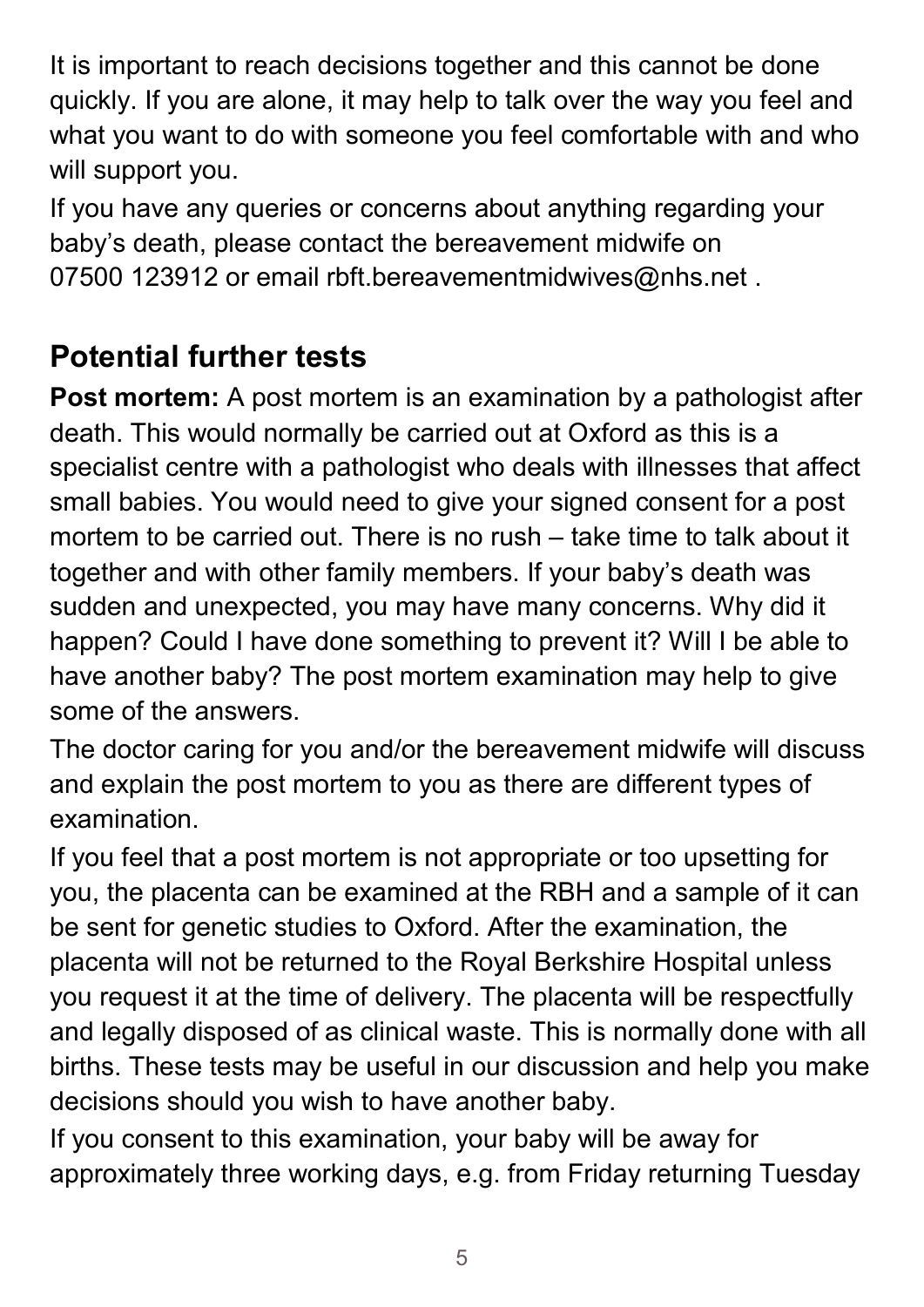or Wednesday (this can be longer if further examination is recommended). Please be aware that the results can take up to 12-13 weeks to come back.

**Referral to the Coroner:** A referral may be made to the coroner if the doctor caring for your baby is uncertain of their cause of death. This applies to babies who are born alive and sadly pass away after their birth.

A coroner is someone who looks into certain types of death. Whether a coroner is involved depends on when the death occurred and whether the death is seen as being 'natural' or not. This is a term used by coroners, and a 'natural' death might include extreme prematurity (when a baby is born very early in pregnancy) or a virus. If the cause of your child's death is not 'natural', or is unknown then the law requires that the death is reported to the coroner.

The coroner usually arranges for a post mortem examination to take place for unexpected deaths, which will be carried out by a pathologist. An inquest is held after the post mortem examination if the cause of death remains uncertain, or if the cause of death is not thought to be ''natural'.

As a Trust we may also decide to undertake our own investigations into the circumstances surround your babys' death.

## **Follow-up appointment**

You will be offered an appointment with a consultant to discuss any examinations or tests arranged. Appointments are offered by video call or in person at the hospital. Many families find it difficult to attend a hospital appointment and find it easier to attend a video appointment. The results do take time to come through and so it may be at least eight weeks before you receive this appointment information. This information can be emailed or posted to you, depending on your preference.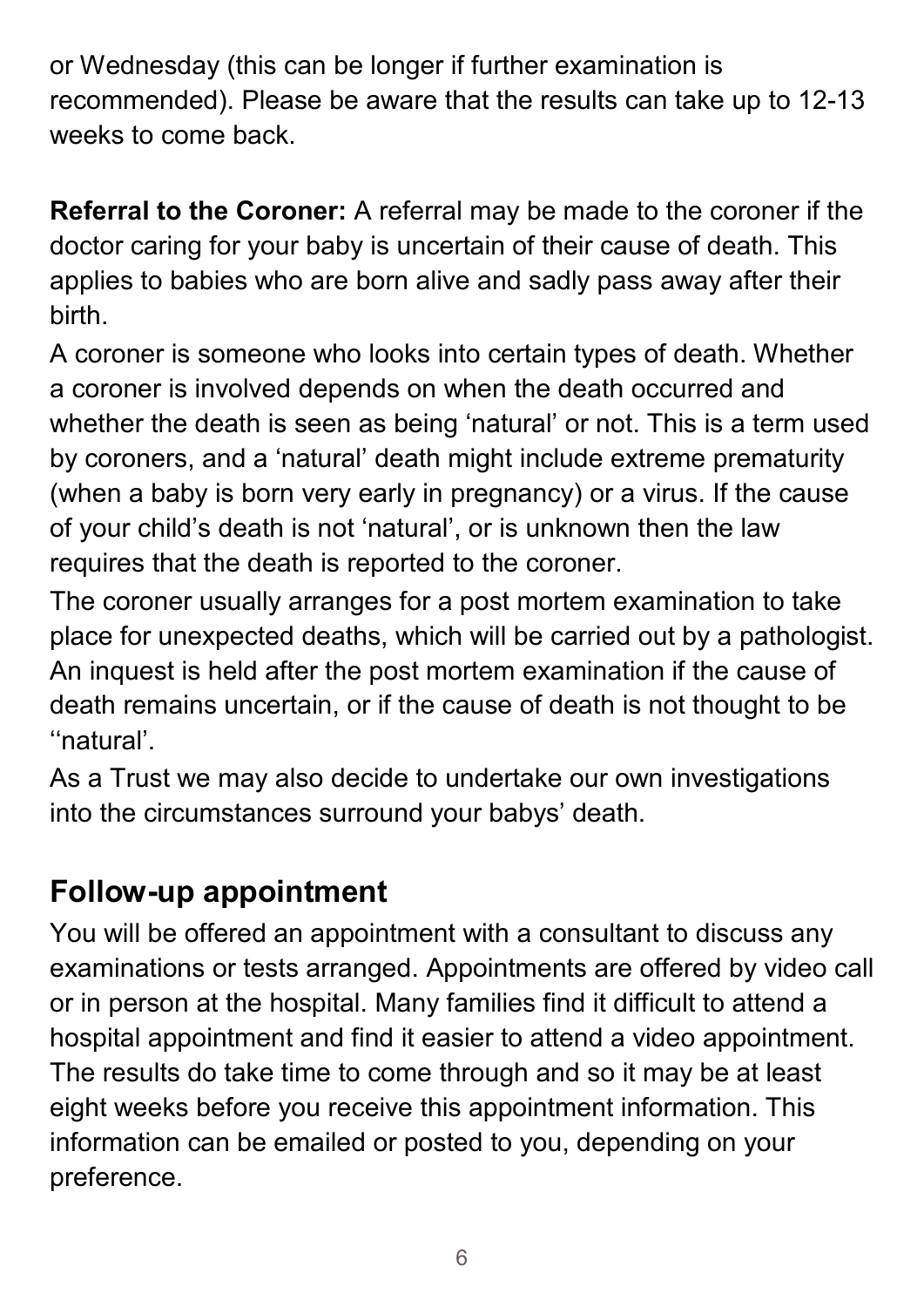This is an opportunity for you and your partner to discuss any results, ask questions and be offered advice for a future pregnancy. If you do not wish to attend your appointment, or need to reschedule it, please let us know as soon as possible. We are also able to write a letter to explain the results if you do not feel able to attend an appointment. A copy of the letter will also be sent to your GP for their records.

#### **If you have not heard from the hospital after eight weeks, please contact the bereavement midwife on 07500 123 912 or by email at: [rbft.bereavementmidwives@nhs.net](mailto:rbft.bereavementmidwives@nhs.net)**

## **Registration**

All babies born alive or after 24 weeks of pregnancy need to be registered. If your baby was stillborn, your midwife will give you a stillbirth certificate in a sealed envelope. This should be given to the Registrar of Births and Deaths within 42 days. There is a special register for stillborn babies and you can ask to have your baby's first name written above the surname if you wish. You can also ask for a registration certificate to keep.

Parents who are not married at the time of their baby's birth and who would like the father's details to appear in the certified entry should ask the registrar to guide them.

Most parents contact the registrar within the first week of baby's death as without the certificate from the registrar, funeral arrangements will be delayed. It is preferable to telephone (in office hours) in order to make an appointment to register the stillbirth at Reading Registration Services located at the Civic Offices, Bridge Street in Reading. If your baby died shortly after birth you will be given a death certificate in an envelope. This must be taken to the registrar within five days. You must register both the birth and death of your baby and you will receive a birth and death certificate. A husband may register the birth and death of his baby. However, if you are unmarried, the baby can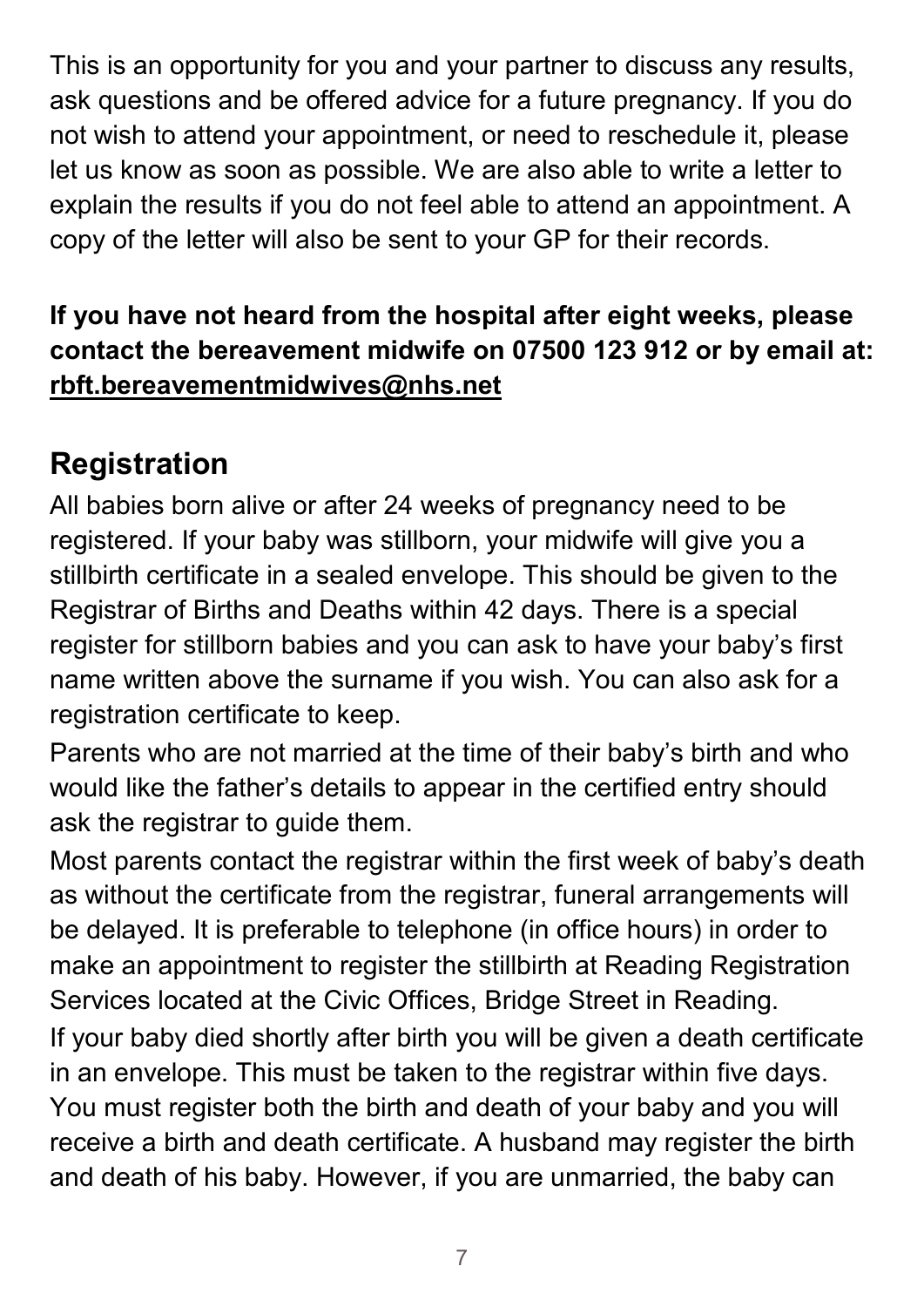only be registered in the partner's name if both parents are present at the registration.

The registration process may differ during the Covid-19 pandemic. The bereavement midwives will advise you accordingly.

Babies born before 24 weeks are not required by law to be registered. You may as parents want to recognise your baby's death. We at the hospital can arrange a certificate if this is your wish. In order to do so, please contact the maternity bereavement team at the hospital on 07500 123 912.

## **Your baby's funeral**

We hope the following information will help you with the practical arrangements you need to make for your baby's funeral and remembrance.

A funeral can be almost anything you want it to be. For many parents it is a way of saying goodbye to their baby. We suggest you take time to decide what is right for you to honour and mourn your baby. Below are a few suggestions that you may wish to consider. We are here to give you as much help, advice and support as you need.

#### **Making your own arrangements:**

You can make your own arrangements with a funeral director. Once you have registered the death or stillbirth of your baby the registrar will give you a certificate. You must then contact the funeral director of your choice to arrange the service and complete your paperwork. Most funeral directors do not charge for their services under such circumstances. However, there may be charges if you choose to bury your baby in a family grave. Reading Cemetery, Henley Road, Caversham do not have special infant graves but it may be possible to arrange in your local cemetery or churchyard. There are also some 'natural' burial grounds, some of which offer burial free of charge.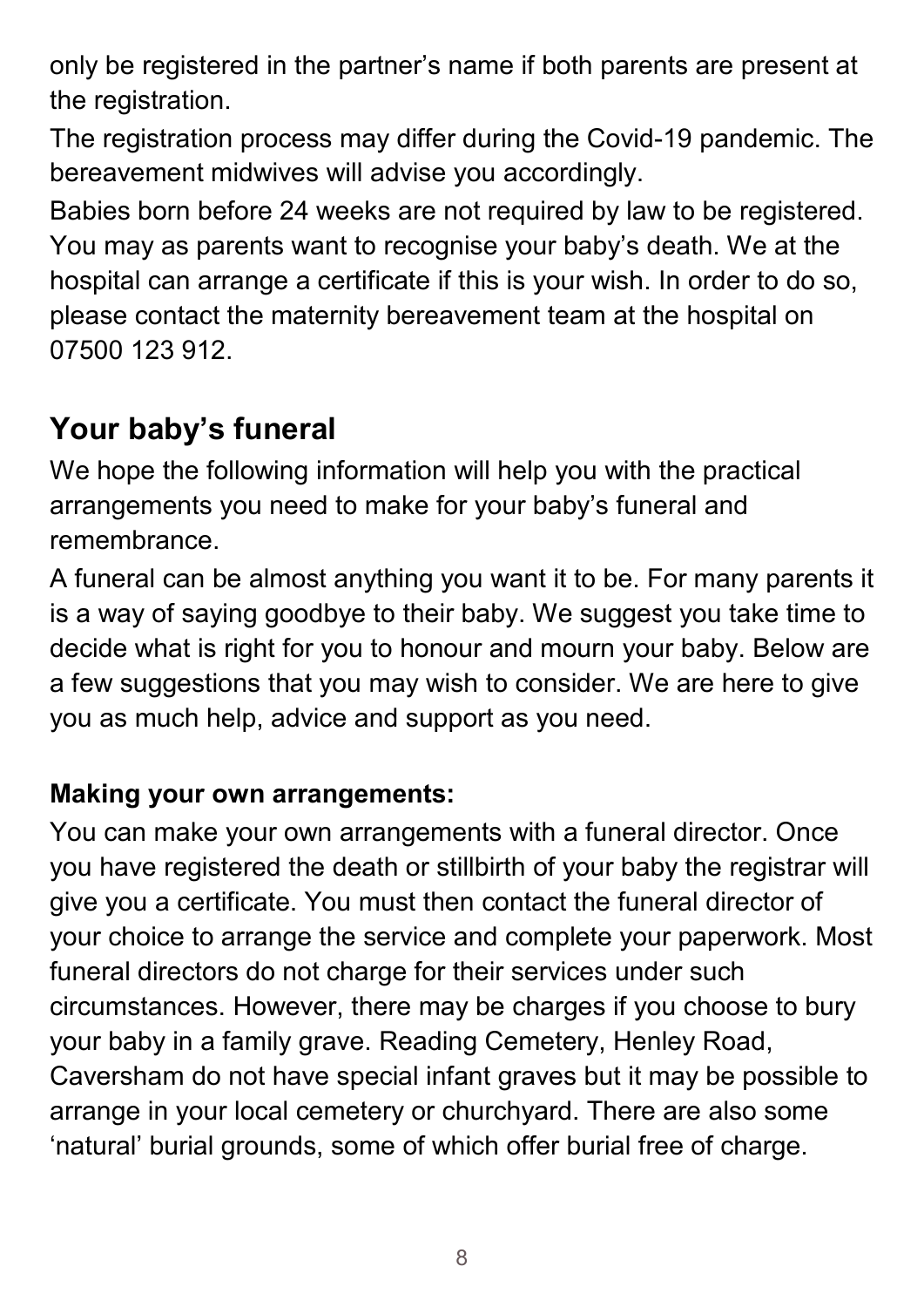Whatever you decide, allow yourself plenty of time to discuss this and to try to visit the cemetery. The Crematorium at Reading Cemetery may be contacted on 0118 937 2200. They will arrange a visit, which may help you to make your decision.

If you decide on a cremation, you will need to let the hospital know in order for them to arrange the papers, which will be sent to your funeral director.

#### **A hospital arranged funeral:**

If you feel you would prefer the hospital to organise a funeral, the hospital can arrange and pay for a basic funeral for your baby with a local funeral director. If the hospital arranges the funeral, the baby will either be buried or, with your permission, cremated.

#### **Burial:**

The hospital uses a special area at the local Reading Cemetery for all baby funerals. Your baby will have his or her own coffin with a name plaque on and will be buried in a communal grave with up to 16 other babies. Once the grave is properly finished there will be natural settlement of the ground (which can take up to 18 months). There will be a brass tree placed on top of the grave with space for a plaque with your baby's name on. This can arranged with the crematorium directly if this is your wish. There will also be a small, designated area on the grave for memorabilia for your baby. Each funeral is individual. If you wish, the Maternity Bereavement Team can arrange for the hospital chaplain to conduct a small service in the chapel or at the graveside. If you prefer, a friend or family priest may conduct this. It might be that you do not wish to have a service and would prefer some quiet time during the burial.

You may prefer not to be present at the funeral. If so, we will inform you of the day it will take place or afterwards, if this feels right for you.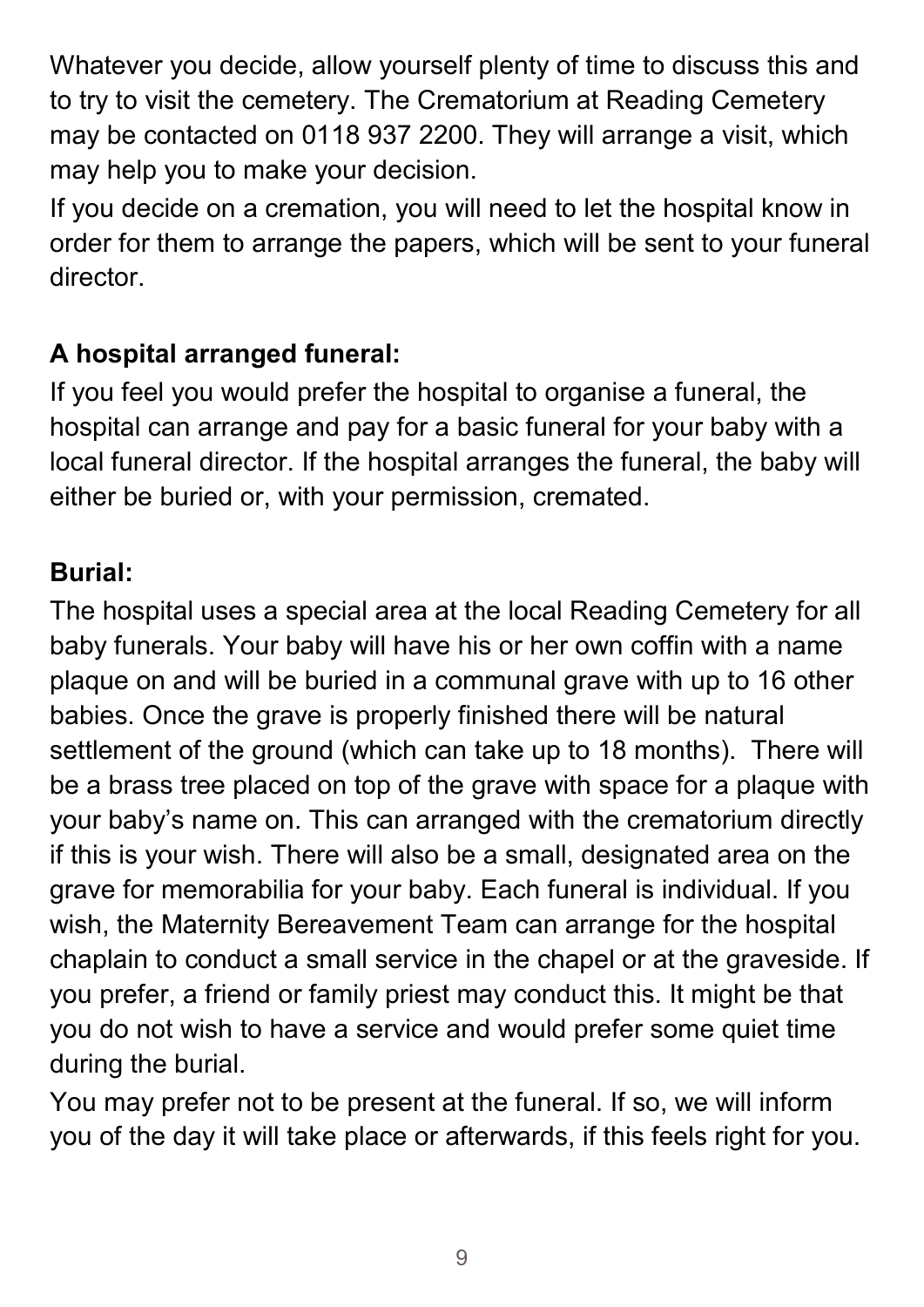#### **Cremation:**

Alternatively, the hospital can arrange a simple cremation. This takes place at the Henley Road Crematorium and can, if you wish, involve a service with the hospital chaplain or your own priest/religious leader or person of your choice. There is also the option to have readings and music.

You will need to sign a form giving permission for the hospital to arrange the cremation. For babies born alive or after 24, paperwork will be issued following the registration of your baby, you will need to either post or hand in the green certificate given to you by the Registry Office to the hospital or funeral director. Your baby's ashes can be collected from the funeral directors or crematorium (we will advise you of this). This is usually within a couple of week of the cremation taking place. Alternatively, your baby's ashes can be scattered in the 'Garden of Remembrance' at Reading Cemetery. You are welcome to attend the scattering, if you wish. Please be aware that there may be few ashes to collect.

#### **Shared cremation:**

For babies less than 24 weeks we offer a shared cremation if you do not wish to have a formal funeral.

Your baby will be transferred to the hospital mortuary and be placed in a coffin with other babies of a similar size and a blessing will be performed by the hospital chaplain after which the coffin is transferred to the West Berkshire Crematorium, where the cremation will take place. Please note that there will be no individual ashes due to the shared nature, and there will be no time/date available for when the shared cremation occurs.

The ashes will be scattered in the Garden of Remembrance at the crematorium.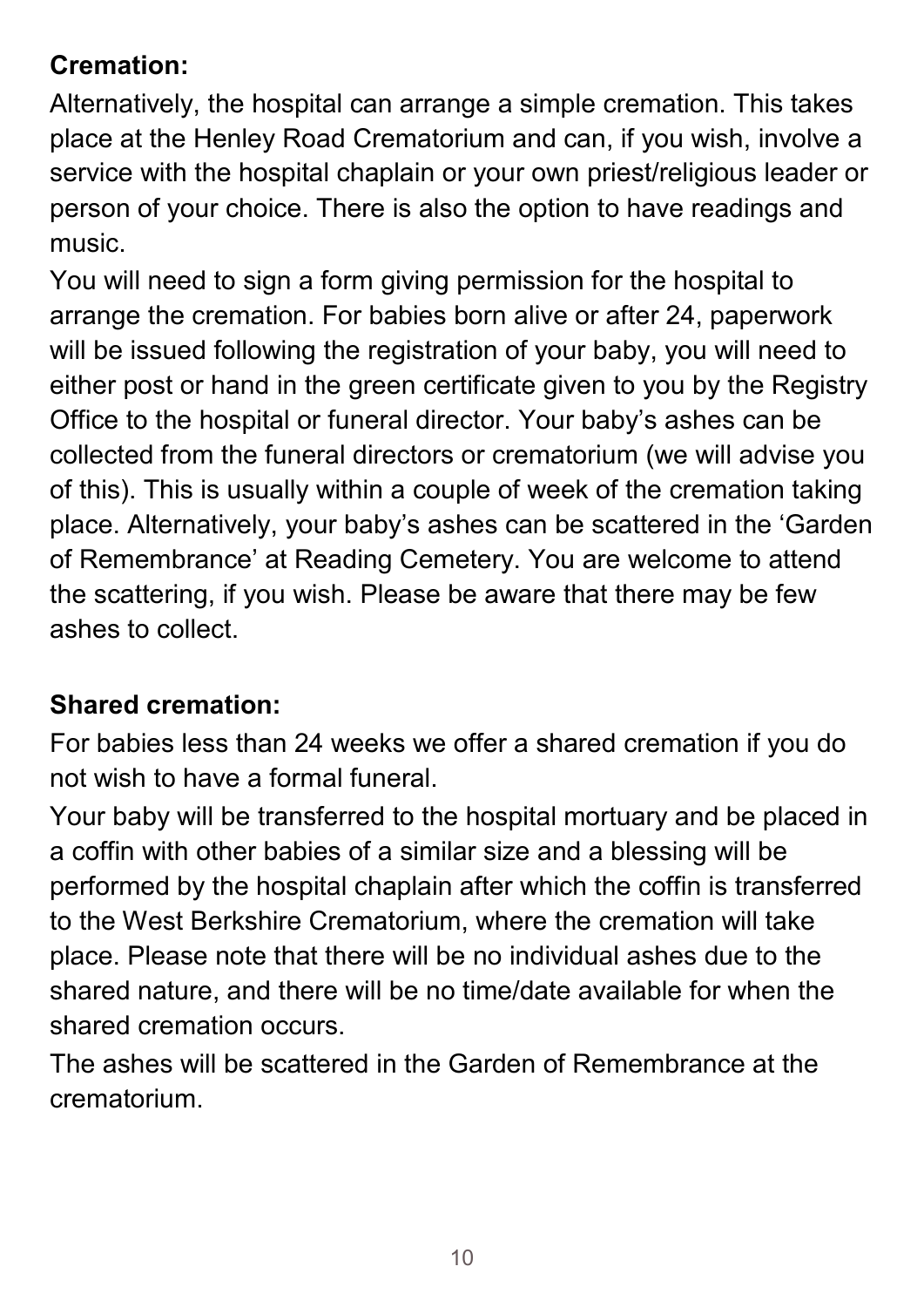**We do hope this information has helped you at this difficult time of loss. We are willing to talk with any parents at any time.**

## **Feedback about your care**

The maternity bereavement team will offer you a SANDS feedback form called the Maternity Bereavement Experience Measure (MBEM). This aims to enable parents whose baby has died the opportunity to feed back about the care they received. This feedback will be used to inform best practice and service improvements locally. It can be provided to you around the time of your follow up by paper or electronic copy. Do not feel you have to complete this, it is there for you if you feel you would like to use it.

## **Review of your care**

If you have sadly lost your baby after 22 weeks of pregnancy, the hospital may complete a review of your care using the Perinatal Mortality Review Tool (PMRT). The maternity bereavement team will advise you if this particular review is appropriate to the circumstances of your loss and if it is, will ask if you have any questions or concerns you would like included in the review. This review will be shared with you when complete. When a baby dies before, during or after birth, the hospital (or hospitals) where the mother and baby were looked after should review the care the mother and baby received. This is called a hospital 'perinatal' or 'neonatal' review and is when a clinical team looks through the mother's and baby's hospital notes to understand events that led up to the death of the baby. It is different to a coroner's investigation or inquest.

## **Information about bereavement support**

This information has been written to answer your queries and reduce any worries you may have. We have asked women who have had late miscarriages or stillbirths for their advice when writing this leaflet.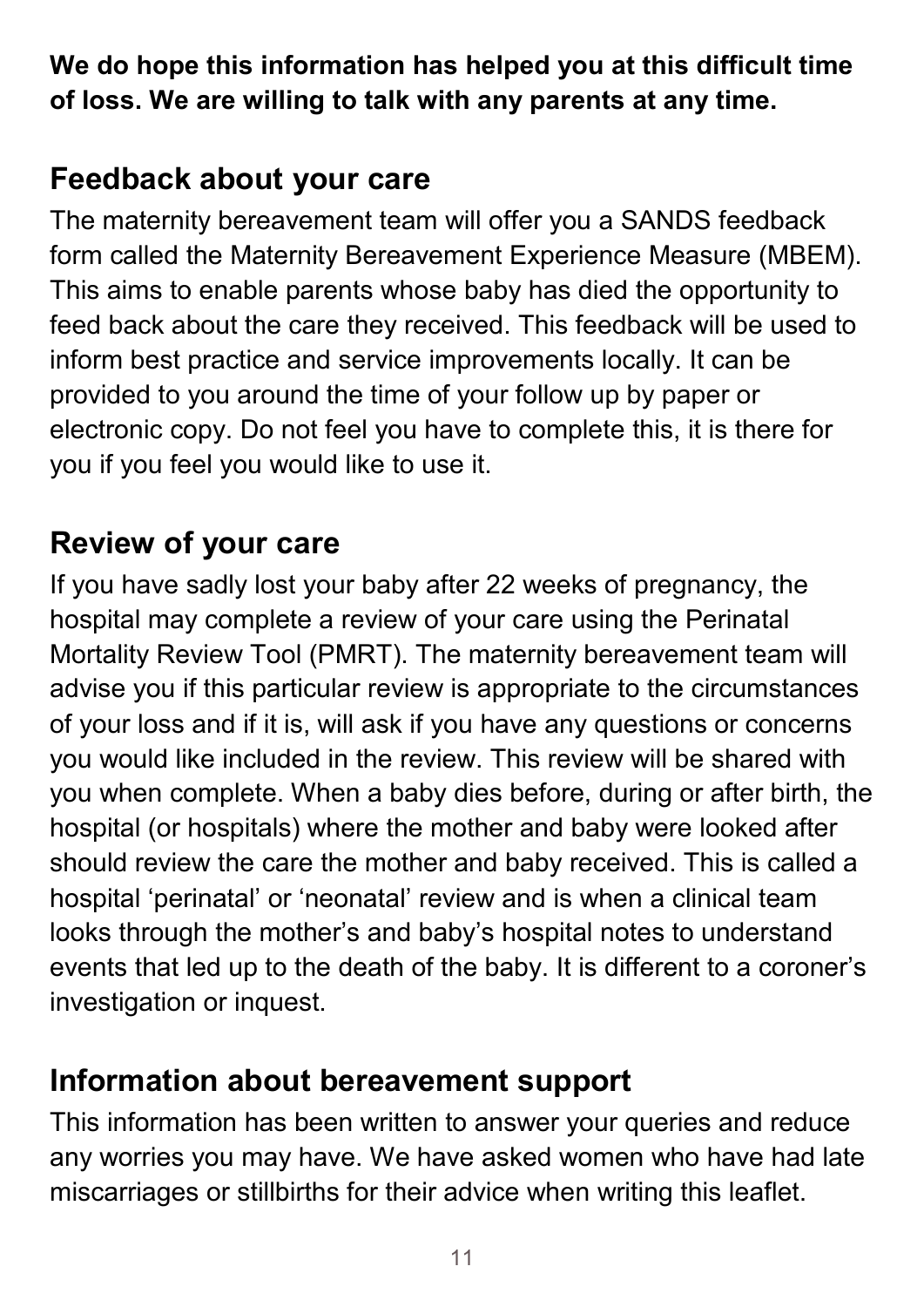After the loss of a baby, people grieve in different ways. Quite often couples and families reach different stages at different times. This is normal. There are organisations which can provide advice and support if bereaved parents ask for it.

This hospital does not refer families to organisations for bereavement counselling because everyone has differing needs and lives on different timescales, so we ensure you have the information to make contact when or if you need to. It is important to know that:

- Everyone is sad.
- Some people like to talk.
- Some others feel the need to 'do'.
- Some just like to reflect quietly.
- Many are angry, at themselves, at their partners, at healthcare professionals.

## **Organisations who may be able to help**

**SANDS** are a stillbirth and neonatal death charity. They operate throughout the UK, supporting anyone affected by the death of a baby, working to improve the care bereaved parents receive, and promoting research to reduce the loss of babies' lives. They have:

- A helpline.
- Local groups there are ones for Berkshire, West Berkshire, Oxfordshire and Swindon.
- An online community.
- A family support pack, which has booklets for fathers; for when your baby dies before labour; saying goodbye; supporting other children you may already have; for grandparents; for other family and friends; and coping at Christmas. All of these can be downloaded free of charge.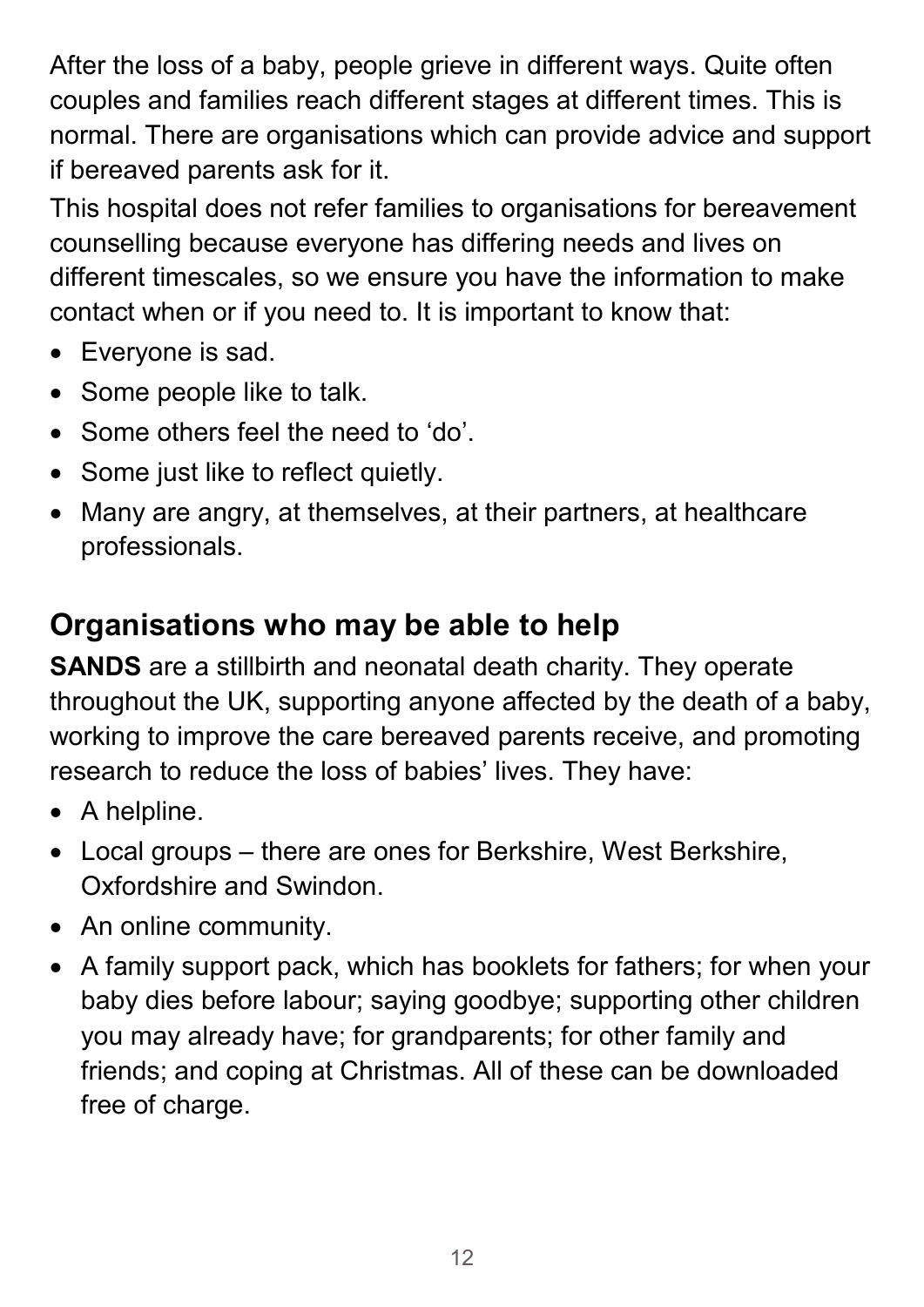**The Willows Support Group** at [www.willowsupportgroup.co.uk](http://www.willowsupportgroup.co.uk/) The Willows was formed in 2008 by a group of parents who wanted to share their experiences with others who would understand. These parents with the support of the Royal Berkshire Hospital set up an informal group of 3-4 parents who could share their stories with other parents who understood. The Willows meets regularly and has provided vital support for parents who have been through and continue to suffer the loss of a baby. The group also has a Facebook page. Willows are also supporting the new Rainbow Pregnancy Group for couples expecting a baby after loss, which has specialist staff providing support and advice for expectant parents away from hospital settings.

**For those parents who prefer to read, rather than talk,** there are increasing numbers of bloggers online who talk about life after the loss of a baby, from both a woman's and a man's perspective. All of these sites listed can be accessed without asking to join.

#### **Instagram:**

**@dear-orla** a page from Michelle Cottle, an NHS clinical psychologist, whose first baby girl was stillborn, and who, after her second baby, developed postnatal depression as she found parenting very much harder than she had thought. She is now well, and back at work. Michelle has launched a new page  $@$  from the other chair **@feathering the empty nest** from Elle Wright whose baby boy became very ill within a few hours of birth and died three days later. **@navigatingthewilderness** is good for advice and stories on mental

health support after baby loss.

#### **@therearenowords2017**.

**@ben\_and\_breaking\_the\_silence** has added a list of blogs discussing life after loss at their site.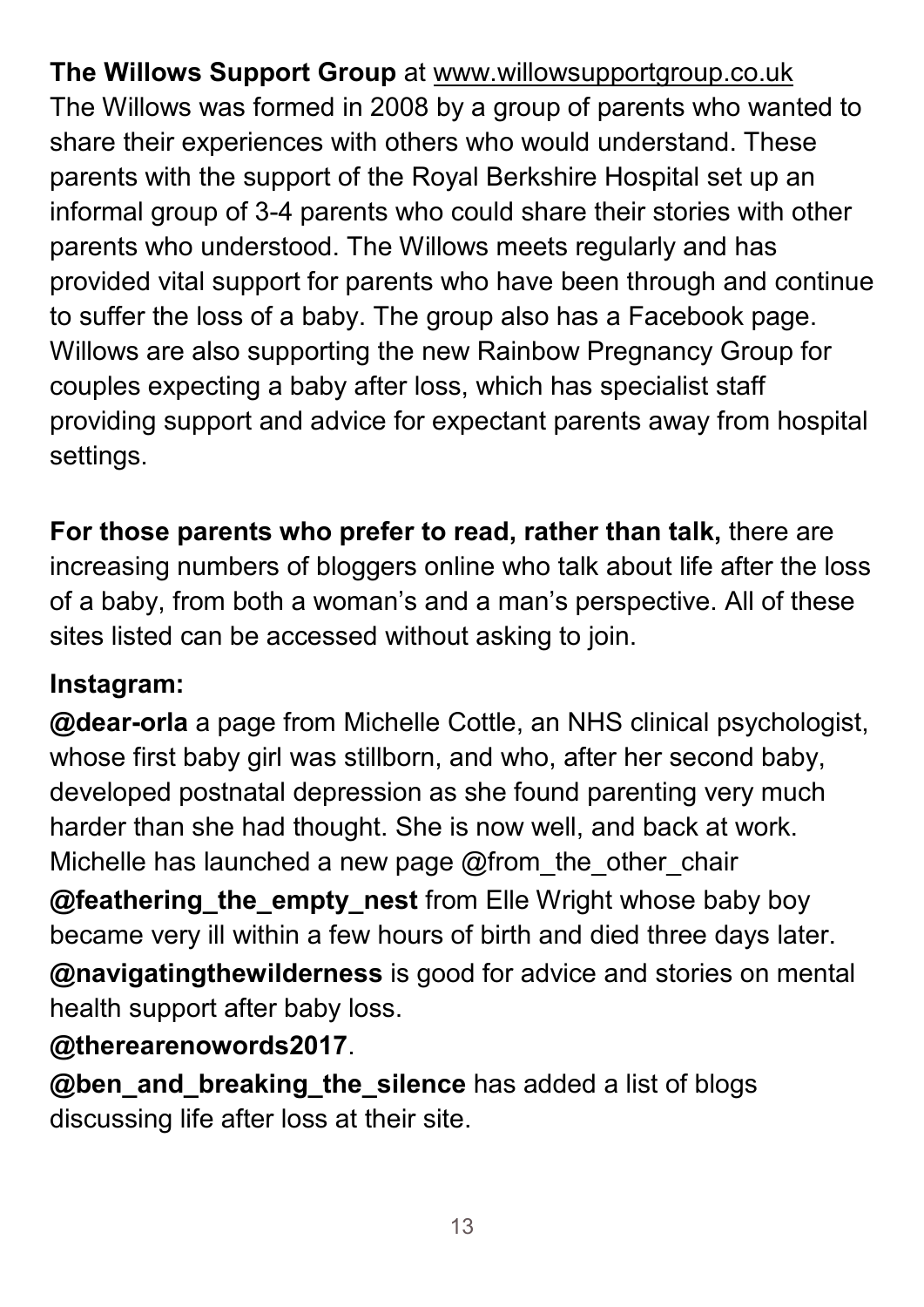#### **Blogs:**

[www.hannahpontillo.com](http://www.hannahpontillo.com/) for 'Dads Grieve Too', a series of short pieces from bereaved dads about their experience of loss.

**Podcasts:** 13 March 2018 Fisher Price and the author Giovanna Fletcher presented a podcast called 'Happy Mum Happy Baby' with Elle Wright (feathering the empty nest) and Michelle Cottle (dear orla). This is available at the Apple Store.

**A search engine tool at** [www.thepictame.com,](http://www.thepictame.com/) using the search term #neonataldeathawareness takes you to a webpage where you might find other bloggers, Instagrammers and links that may strike a chord for you.

For those who want to do something for other families, some find joining in sponsored events in memory of their baby to raise funds for the Willow Group or SANDS healing.

## **Useful contacts**

| <b>RBFT Maternity Bereavement Team</b>                                |                                       |  |
|-----------------------------------------------------------------------|---------------------------------------|--|
| 07500 123912                                                          |                                       |  |
| rbft.bereavementmidwives@nhs.net                                      |                                       |  |
| <b>Antenatal Results &amp; Choices</b>                                |                                       |  |
| 0845 077 2290 or 0207 713 7486 via mobile http://www.arc-uk.org/      |                                       |  |
|                                                                       | <b>CRUSE</b>                          |  |
| <b>Child Bereavement Trust</b>                                        | 0844 477 9400                         |  |
| 0800 02 888 40                                                        | 01344 411919 - Bracknell              |  |
| www.childbereavement.org.uk                                           | 01635 523573 - Newbury                |  |
|                                                                       | www.cruse.org.uk                      |  |
| Dads & Lads Network<br>https://nine4norah.co.uk/dads-<br>lads-network | <b>SANDS (Stillbirth and Neonatal</b> |  |
|                                                                       | <b>Death Society)</b>                 |  |
|                                                                       | 020 7436 5881                         |  |
|                                                                       | www.uk-sands.org                      |  |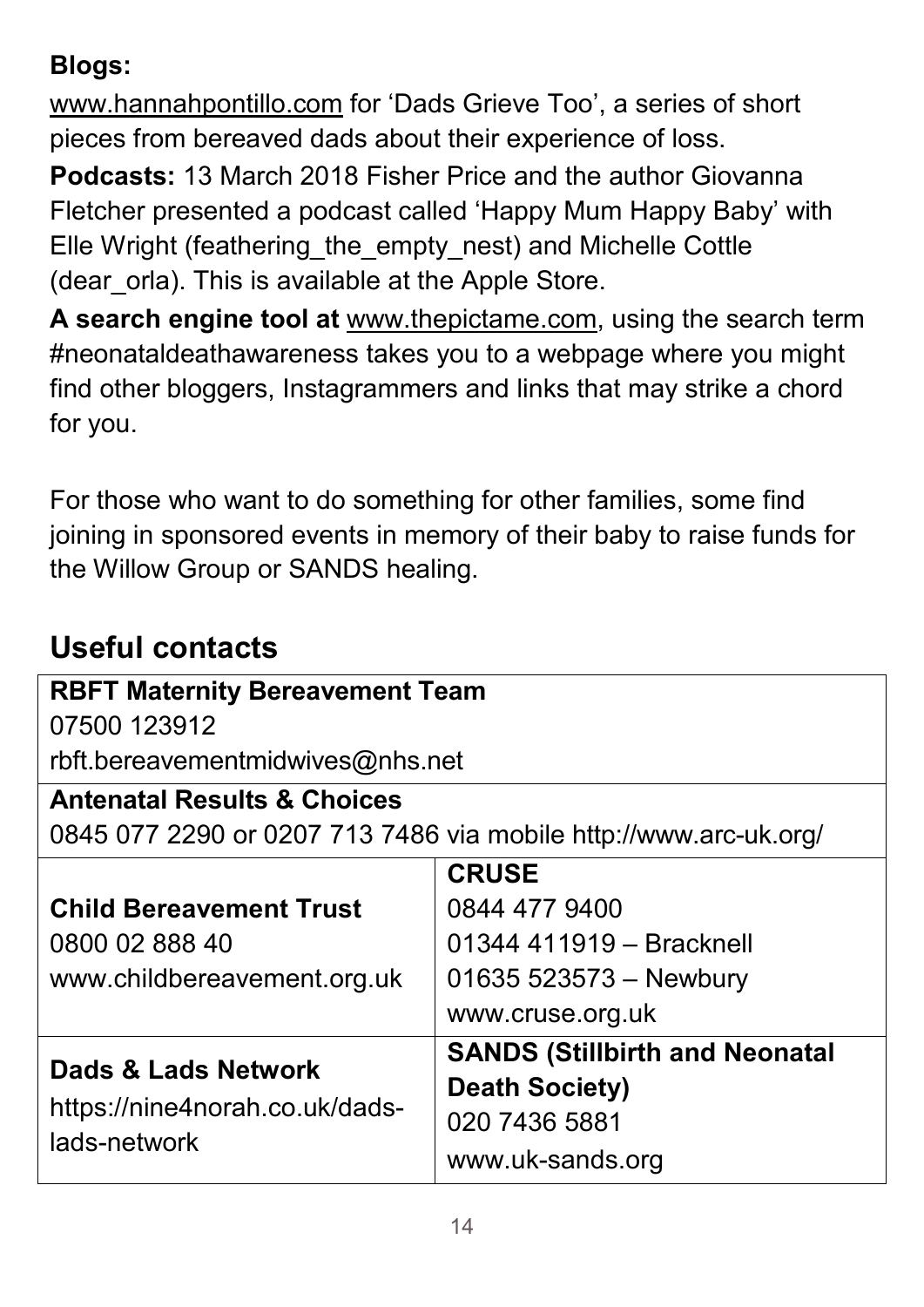| <b>TAMBA</b><br>Support for anyone affected by<br>the death of a multiple birth<br>https://twinstrust.org/bereavem<br>ent.html | <b>The Lullaby Trust</b><br>https://www.lullabytrust.org.uk/<br>bereavement-support/                           |
|--------------------------------------------------------------------------------------------------------------------------------|----------------------------------------------------------------------------------------------------------------|
| <b>The Mariposa Trust 'Saying</b><br>Goodbye'<br>0845 293 8027<br>https://www.sayinggoodbye.org/<br>support@sayinggoodbye.org  | <b>Willows Support Group</b><br>www.willowssupportgroup.co.uk/<br>www.facebook.com/thewillowssupp<br>ortgroup/ |

## **Register offices and cemeteries**

| <b>Bracknell / Finchampstead</b>                                                                                                                | <b>Newbury Register Office</b>                                                                                      |
|-------------------------------------------------------------------------------------------------------------------------------------------------|---------------------------------------------------------------------------------------------------------------------|
| <b>Register Office</b>                                                                                                                          | Shaw House                                                                                                          |
| <b>Time Square, Market Street</b><br>Bracknell RG12 1JD<br>01344 352000                                                                         | <b>Church Road</b><br>Shaw, Newbury<br>01635 279230                                                                 |
| <b>Reading Register Office</b><br>Civic Offices,<br><b>Bridge Street,</b><br>Reading RG1 2LU<br>0118 937 3533 (0118 937 3737 -<br>out of hours) | <b>Wokingham Register Office</b><br><b>Civic Offices</b><br><b>Shute End</b><br>Wokingham RG40 1WH<br>0118 974 6554 |
| <b>Easthampstead Park</b><br><b>Crematorium / Cemetery</b><br>South Road,<br><b>Bracknell RG40 3DW</b><br>01344 420314                          | <b>Mays Lane Cemetery</b><br>Mays Lane<br>Earley, Reading<br>0118 986 8995                                          |